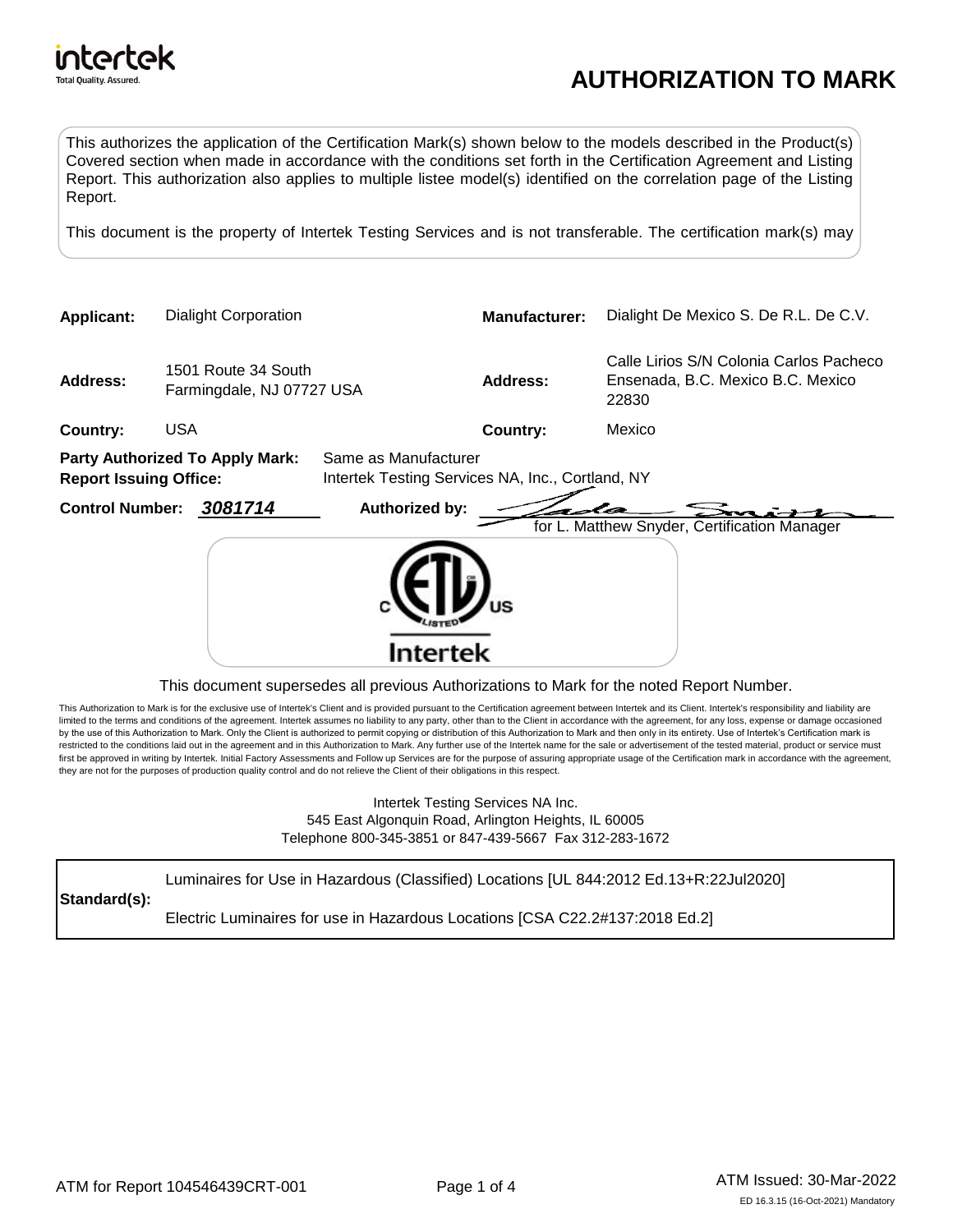

## **AUTHORIZATION TO MARK**

| <b>IProduct:</b> | LED Floodlight Luminaire for use in:<br>Class I, Division 2, Groups A, B, C, D<br>Class I, Zone 2 Groups IIC<br>Class II, Division I, Groups E, F, G<br>Zone 20 and 21<br>Class II, Division 2, Groups F, G                                                                                                                                                                                                                                                                                                                                                                         |
|------------------|-------------------------------------------------------------------------------------------------------------------------------------------------------------------------------------------------------------------------------------------------------------------------------------------------------------------------------------------------------------------------------------------------------------------------------------------------------------------------------------------------------------------------------------------------------------------------------------|
|                  | Zone 22<br>Class III                                                                                                                                                                                                                                                                                                                                                                                                                                                                                                                                                                |
|                  | Ambient Temperature -40°C to 65°C<br>T-Code: T4                                                                                                                                                                                                                                                                                                                                                                                                                                                                                                                                     |
|                  | Ambient Temperature -40°C to 55°C<br>T-Code: T4A                                                                                                                                                                                                                                                                                                                                                                                                                                                                                                                                    |
|                  | <b>Brand Name: Dialight, ProSite</b>                                                                                                                                                                                                                                                                                                                                                                                                                                                                                                                                                |
| Models:          | F1 or F2; followed by D; may be followed by 4, 7 or N; followed by 2, 4, 5, 6, 7, F or J; followed by B, C, L,<br>N or W; followed by 2, 5; followed by B, C, E, F, H, L or N; followed by D or J; followed by E, F or S;<br>followed by N; followed by U or V; followed by G or Z; followed by N.<br>F1 or F2; followed by F; may be followed by 4 or 7; followed by 2, 4, 5, 6, 7, F or J; followed by B, C, L, N<br>or W; followed by 2, 5; followed by B, C, F or H; followed by D; followed by E or F; followed by N; followed<br>by U or V; followed by G or Z; followed by N |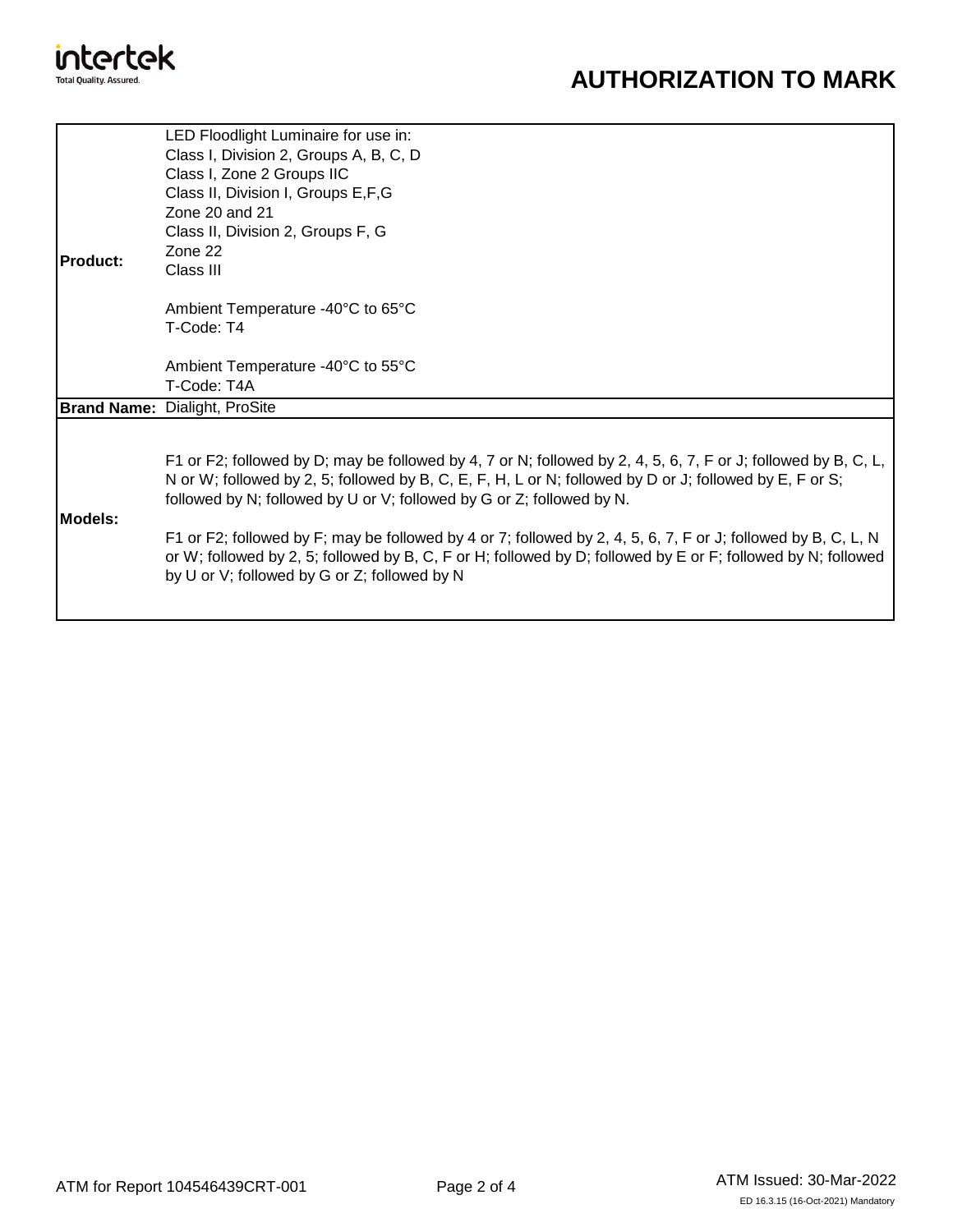

This authorizes the application of the Certification Mark(s) shown below to the models described in the Product(s) Covered section when made in accordance with the conditions set forth in the Certification Agreement and Listing Report. This authorization also applies to multiple listee model(s) identified on the correlation page of the Listing Report.

This document is the property of Intertek Testing Services and is not transferable. The certification mark(s) may



## This document supersedes all previous Authorizations to Mark for the noted Report Number.

This Authorization to Mark is for the exclusive use of Intertek's Client and is provided pursuant to the Certification agreement between Intertek and its Client. Intertek's responsibility and liability are limited to the terms and conditions of the agreement. Intertek assumes no liability to any party, other than to the Client in accordance with the agreement, for any loss, expense or damage occasioned by the use of this Authorization to Mark. Only the Client is authorized to permit copying or distribution of this Authorization to Mark and then only in its entirety. Use of Intertek's Certification mark is restricted to the conditions laid out in the agreement and in this Authorization to Mark. Any further use of the Intertek name for the sale or advertisement of the tested material, product or service must first be approved in writing by Intertek. Initial Factory Assessments and Follow up Services are for the purpose of assuring appropriate usage of the Certification mark in accordance with the agreement, they are not for the purposes of production quality control and do not relieve the Client of their obligations in this respect.

> Intertek Testing Services NA Inc. 545 East Algonquin Road, Arlington Heights, IL 60005 Telephone 800-345-3851 or 847-439-5667 Fax 312-283-1672